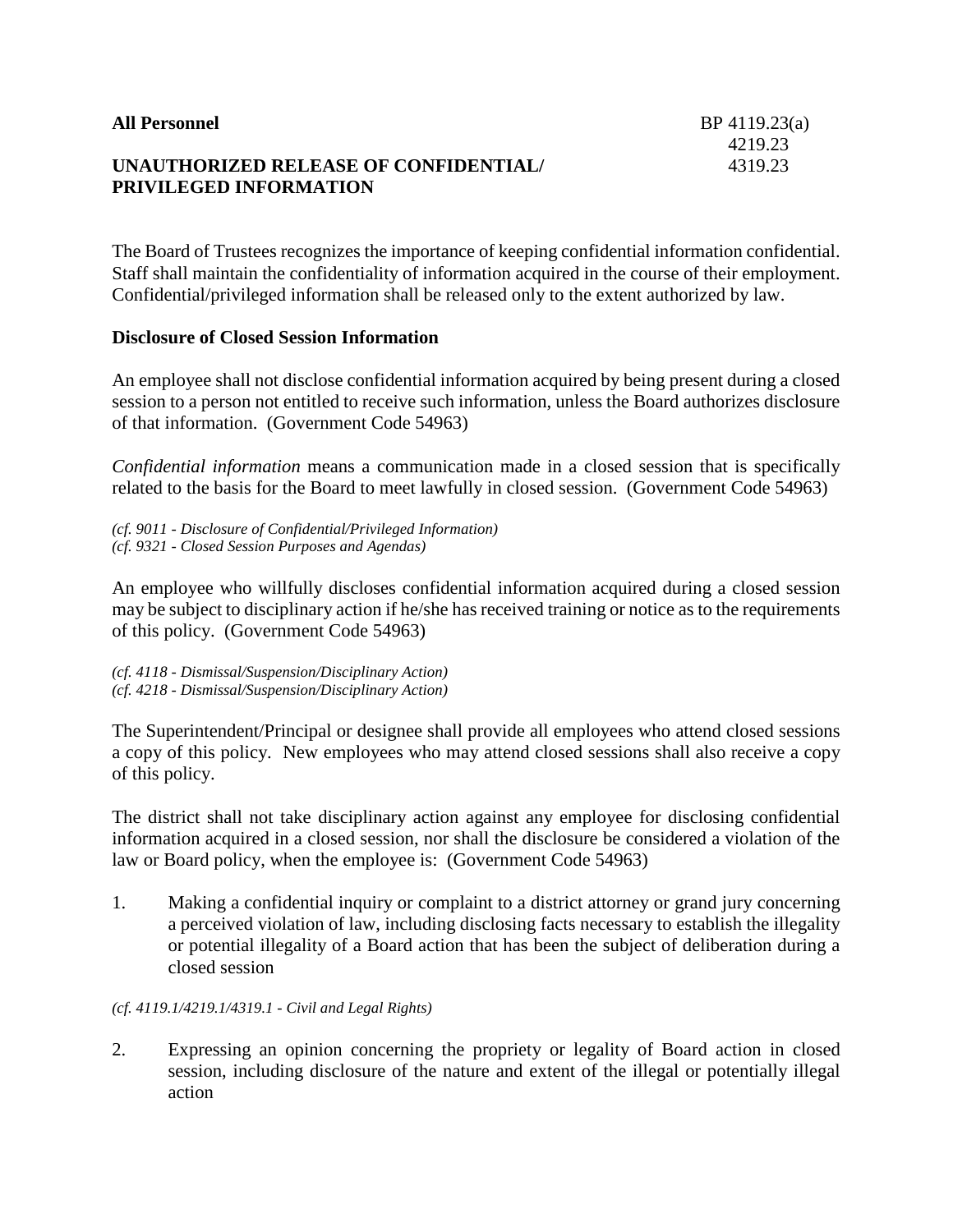BP 4119.23(b) 4219.23 4319.23

# **UNAUTHORIZED RELEASE OF CONFIDENTIAL/PRIVILEGED INFORMATION** (continued)

### 3. Disclosing information that is not confidential

#### **Other Disclosures**

An employee who willfully releases confidential/privileged information about the district, students or staff shall be subject to disciplinary action.

No employee shall disclose confidential information acquired in the course of his/her official duties. Confidential information includes information that is not a public record subject to disclosure under the Public Records Act, information that by law may not be disclosed, or information that may have a material financial effect on the employee.

*(cf. 4112.5/4212.5/4312.5 - Criminal Record Check) (cf. 4112.6/4212.6/4312.6 - Personnel Files) (cf. 4143/4243 - Negotiations/Consultation) (cf. 5125 - Student Records) (cf. 5125.1 - Release of Directory Information) (cf. 5141.4 - Child Abuse Prevention and Reporting) (cf. 6164.2 - Guidance/Counseling Services)*

Any action by an employee which inadvertently or carelessly results in release of confidential/privileged information shall be recorded, and the record shall be placed in the employee's personnel file. Depending on the circumstances, the Superintendent/Principal or designee may deny the employee further access to any privileged information and shall take any steps necessary to prevent any further unauthorized release of such information.

*Legal Reference: (see next page)*